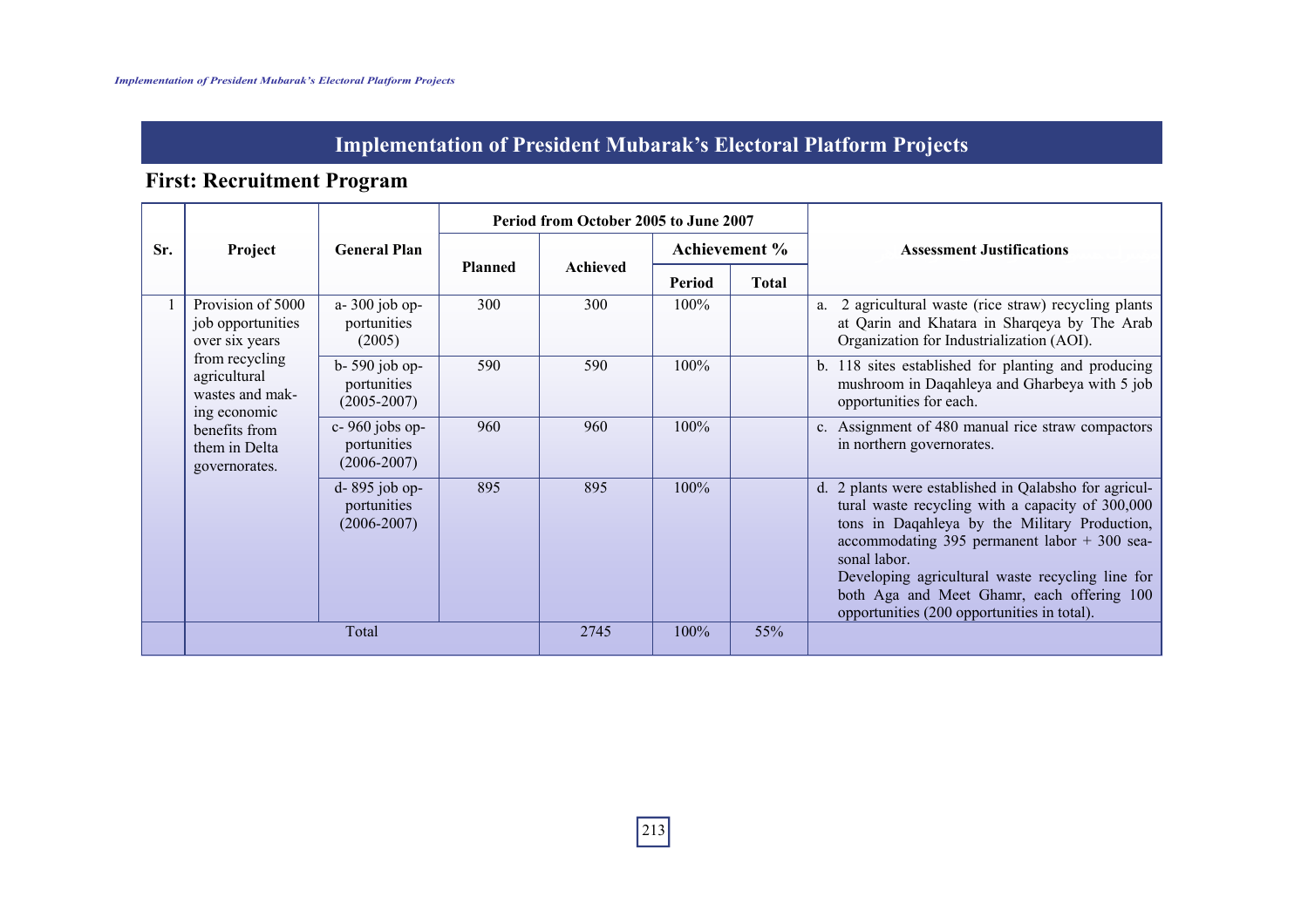#### **Continued**

|              |                                                                                                                                                                                                      | <b>General Plan</b>     | Period from October 2005 to June 2007 |                         |         |               |                                                                                                                                                                                                                                                                                                                                                                                   |
|--------------|------------------------------------------------------------------------------------------------------------------------------------------------------------------------------------------------------|-------------------------|---------------------------------------|-------------------------|---------|---------------|-----------------------------------------------------------------------------------------------------------------------------------------------------------------------------------------------------------------------------------------------------------------------------------------------------------------------------------------------------------------------------------|
| Sr.          | Project                                                                                                                                                                                              |                         |                                       |                         |         | Achievement % | <b>Assessment Justifications</b>                                                                                                                                                                                                                                                                                                                                                  |
|              |                                                                                                                                                                                                      |                         | <b>Planned</b>                        | Achieved                | Period  | <b>Total</b>  |                                                                                                                                                                                                                                                                                                                                                                                   |
| 2            | Training<br>$\&$<br>qualifying 5550<br>youths during the<br>6 years on sound<br>EMS <sub>s</sub><br>tree-<br>planting, garden<br>maintenance,<br>cleaning,<br>and<br>agricultural<br>waste recycling | 5550<br><b>Trainees</b> | 1900<br><b>Trainees</b>               | 4405<br><b>Trainees</b> | 231%    | 79%           | Achievements exceeded the planned number, where<br>4405 trainees were trained out of a total of 1900 train-<br>ees planned for 2 years. The planned number was<br>exceeded thanks to the speedy provision of funding<br>for implementation, facilitation of holding training<br>courses in coordination with youth centers, universi-<br>ties, and NDP Youth Secretariat-General. |
| $\mathbf{3}$ | <b>EMU</b><br>Raising<br>staff competence<br>(Danish Project)                                                                                                                                        | 2348<br><b>Trainees</b> | 2348<br><b>Trainees</b>               | 2348<br>Trainees        | $100\%$ | $100\%$       | All targeted staff in the plan were trained, totaling<br>2384 trainees till December 2007. The project was<br>finalized by 2007.                                                                                                                                                                                                                                                  |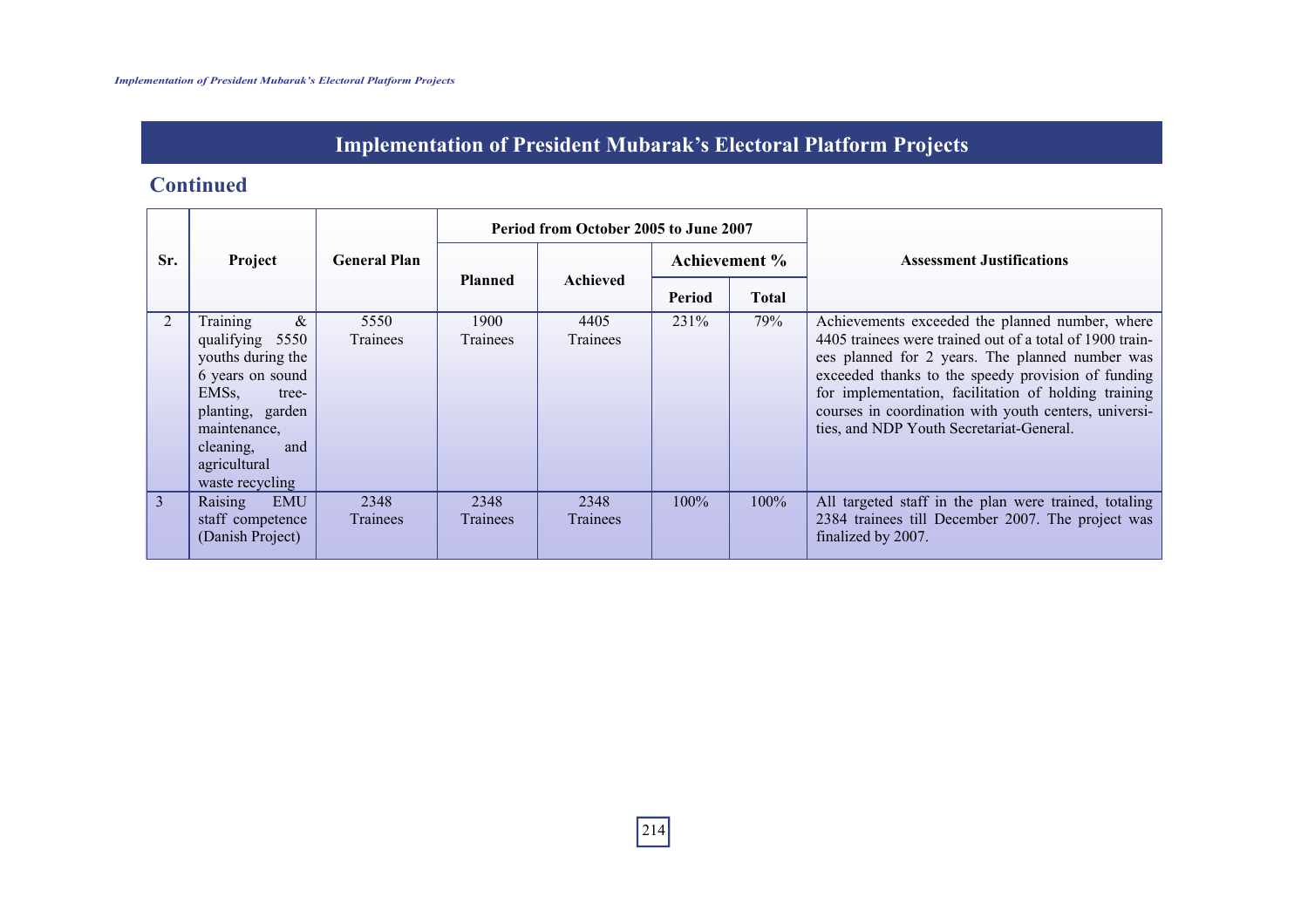### **Second: Investment Program**

| Sr. |                                                                                                       |                                                                                                                                                                                  | <b>Period from October 2005 To June 2007</b>                                |                                                                                       |                                                            |                                                                                                                                                                                                                                                                                                                                                                                                                                                                                                                                                                                                                                                                |
|-----|-------------------------------------------------------------------------------------------------------|----------------------------------------------------------------------------------------------------------------------------------------------------------------------------------|-----------------------------------------------------------------------------|---------------------------------------------------------------------------------------|------------------------------------------------------------|----------------------------------------------------------------------------------------------------------------------------------------------------------------------------------------------------------------------------------------------------------------------------------------------------------------------------------------------------------------------------------------------------------------------------------------------------------------------------------------------------------------------------------------------------------------------------------------------------------------------------------------------------------------|
|     | Project                                                                                               | General plan                                                                                                                                                                     | <b>Planned</b>                                                              | Implemented                                                                           | Achievement<br>$\frac{0}{0}$                               | <b>Assessment justifications</b>                                                                                                                                                                                                                                                                                                                                                                                                                                                                                                                                                                                                                               |
|     | Creating central<br>units for haz-<br>ardous waste<br>and material<br>treatment and<br>final disposal | Promotion of<br>establishing<br>central units for<br>hazardous<br>waste and mate-<br>rial treatment<br>and final dis-<br>posal through<br>the private/<br>investment sec-<br>tor | Promotion of central treatment<br>unit through private/investment<br>sector | An investment<br>company<br>(Saudi-<br>American)<br>proposed<br>$im-$<br>plementation | Measures<br>taken to<br>$im-$<br>the<br>plement<br>project | 1. The project is implemented through a<br>Saudi company partnering with an<br>American company.<br>2. A plot of land was allocated to implement<br>the project in Roubeiki, 10 <sup>th</sup> of Ramadan<br>City. The Ministerial Group for Utilities<br>approved the implementation.<br>3. On $21/12/2007$ , the site was handed over<br>to the project consultant to conduct soil<br>borings to identify the soil, and the pro-<br>ject EIA upon the Decree of Committee<br>Formation $#691/2007$ .<br>4. As soon as site validity is verified, a time<br>schedule will be developed through the<br>implementing company and in coordina-<br>tion with EEAA. |

215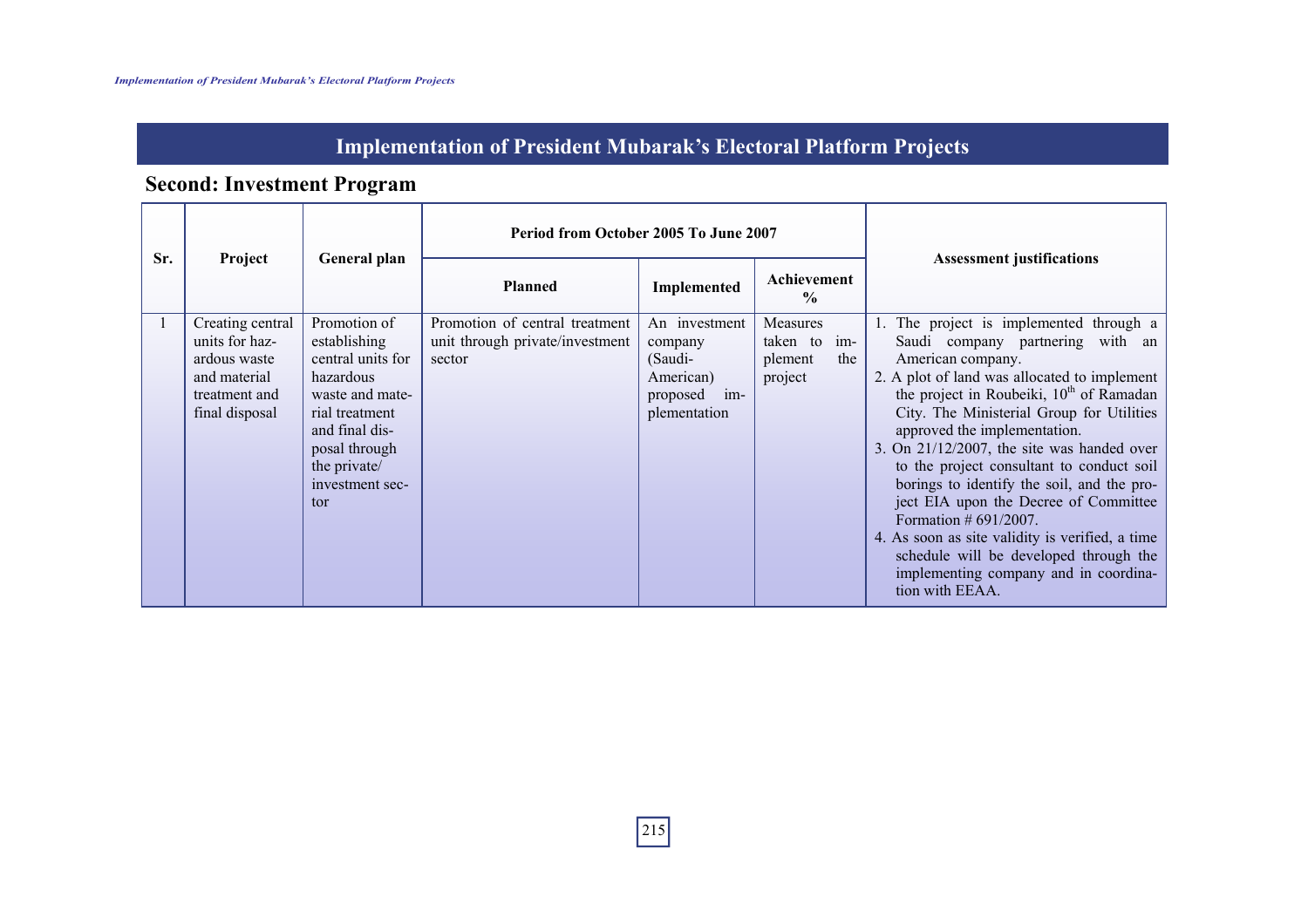#### **Continued**

| Sr.            | Project                                                                                                                                                                                                                                                                                                                               | General plan                                                                                                                                                              | Period from October 2005 To June 2007                                                                                                                                                                                                                                                                                                                                                                                                                                                                                                                                                                                                                                                                                                                                                                                                                 |                                                                                                                                                | <b>Assessment justifications</b> |                                                                                                                             |
|----------------|---------------------------------------------------------------------------------------------------------------------------------------------------------------------------------------------------------------------------------------------------------------------------------------------------------------------------------------|---------------------------------------------------------------------------------------------------------------------------------------------------------------------------|-------------------------------------------------------------------------------------------------------------------------------------------------------------------------------------------------------------------------------------------------------------------------------------------------------------------------------------------------------------------------------------------------------------------------------------------------------------------------------------------------------------------------------------------------------------------------------------------------------------------------------------------------------------------------------------------------------------------------------------------------------------------------------------------------------------------------------------------------------|------------------------------------------------------------------------------------------------------------------------------------------------|----------------------------------|-----------------------------------------------------------------------------------------------------------------------------|
|                |                                                                                                                                                                                                                                                                                                                                       |                                                                                                                                                                           | Planned                                                                                                                                                                                                                                                                                                                                                                                                                                                                                                                                                                                                                                                                                                                                                                                                                                               | Achievement<br>Implemented<br>$\frac{0}{0}$                                                                                                    |                                  |                                                                                                                             |
| $\overline{2}$ | Stage II of the<br>Environmental<br>Pollution<br>Abatement Pro-<br>ject (EPAP)<br>through<br>Cleaner Pro-<br>duction (CP)<br>modern meth-<br>ods in collabo-<br>ration with the<br>World Bank,<br>European In-<br>vestment Bank,<br>Japanese Inter-<br>national Devel-<br>opment Bank,<br>French Agency<br>for Develop-<br>ment (AFD) | Implementing<br>environmental<br>compliance<br>projects for 48<br>plants as fol-<br>lows:<br>- Year $1:6$<br>- Year 2: 8<br>- Year 3: 11<br>- Year 4: 16<br>- Year 5: $7$ | Implementing<br>environmental<br>compliance projects for indus-<br>trial plants of year 1 (6 plants)<br>as follows:<br>1. National Cement Company:<br>project inception December<br>2006; finalization Septem-<br>ber 2009 (2 projects)<br>2. Tura Cement Company:<br>project inception December<br>2006; finalization Septem-<br>ber 2009 $(1 \text{ project})$<br>3. Misr Glass Company: pro-<br>ject inception: December<br>2006; finalization February<br>2008<br>(1 project)<br>Zaabal Fertilizers<br>4. Abu<br>Company: project inception<br>December 2006, finaliza-<br>tion July 2008 (9 projects).<br>5. Starch and Glucose Com-<br>pany: project inception Oc-<br>tober 2007, finalization De-<br>cember 2008 (2 projects)<br>6. Waeltex Company, Alexan-<br>dria: project inception July<br>2007, finalization August<br>2008 (3 projects) | • Tenders<br>bidden.<br>$\bullet$ Contracting<br>(4projects),<br>supply un-<br>derway.<br>• Contracting<br>$(10 \text{ projects})$<br>underway | 100%                             | - Amounts allocated (Year 1) for 6 plants<br>Amounts allocated for implementing (EPAP)<br>Stage II for 48 industrial plants |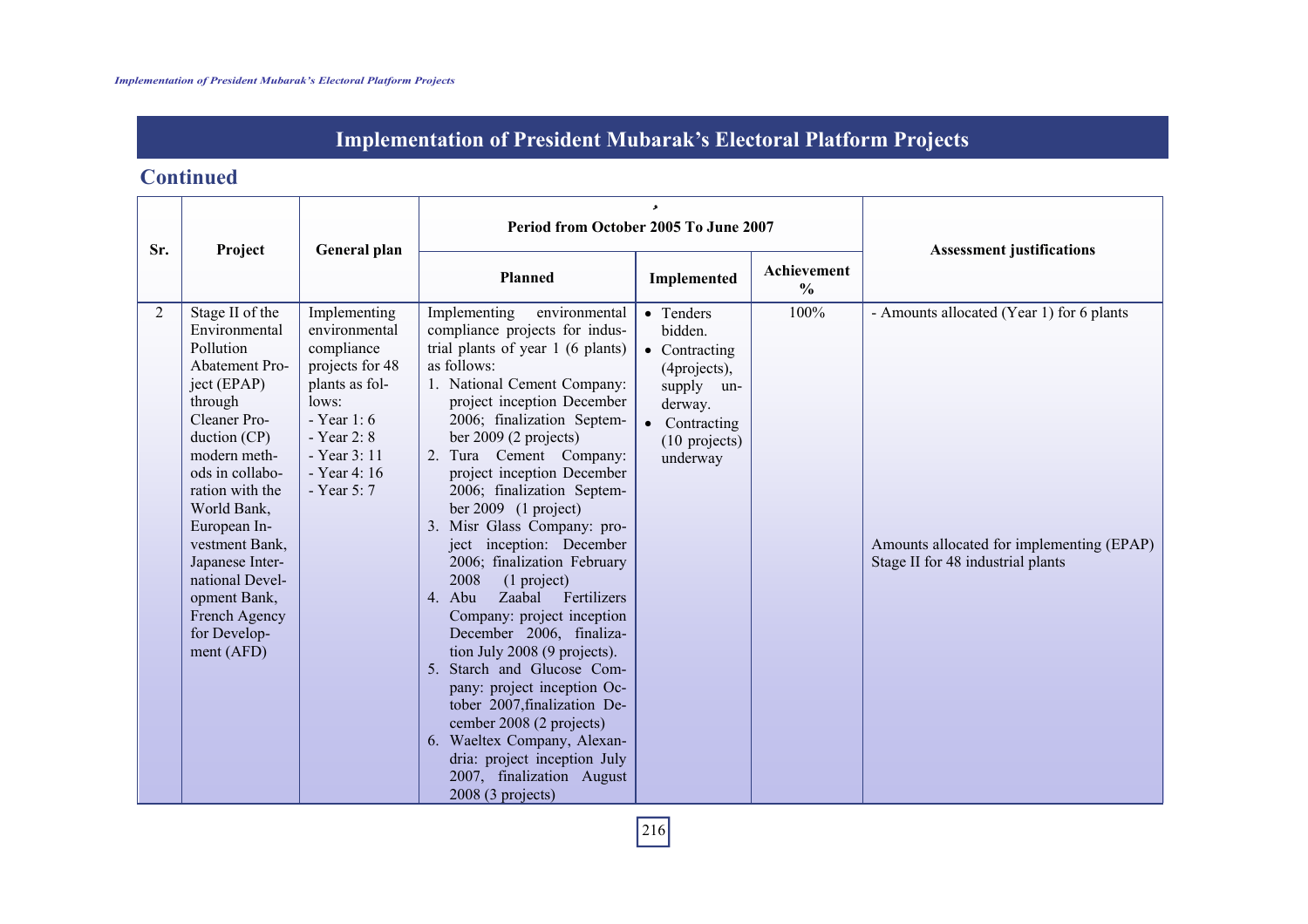### **Third: Programme raise the living standards of citizens and improve services provided to him**

|                |                                                                  | General plan                                                                                    | Period from October 2005 To June 2007                                                          |                                                                   |        |               |                                                                                                                                                                                                                                                                                                                                                                                                                                                                                                                                                                                                                                       |
|----------------|------------------------------------------------------------------|-------------------------------------------------------------------------------------------------|------------------------------------------------------------------------------------------------|-------------------------------------------------------------------|--------|---------------|---------------------------------------------------------------------------------------------------------------------------------------------------------------------------------------------------------------------------------------------------------------------------------------------------------------------------------------------------------------------------------------------------------------------------------------------------------------------------------------------------------------------------------------------------------------------------------------------------------------------------------------|
| Sr.            | Project                                                          |                                                                                                 |                                                                                                |                                                                   |        | Achievement % | <b>Assessment justifications</b>                                                                                                                                                                                                                                                                                                                                                                                                                                                                                                                                                                                                      |
|                |                                                                  |                                                                                                 | Plan                                                                                           | Implemented                                                       | Annual | <b>Total</b>  |                                                                                                                                                                                                                                                                                                                                                                                                                                                                                                                                                                                                                                       |
|                | CP projects                                                      | Studying all<br>proposed pro-<br>jects to reduce<br>greenhouse<br>gases in some<br>100 projects | Studying all<br>proposed pro-<br>jects to reduce<br>greenhouse<br>gases in some<br>37 projects | No-Objection<br>letters for 37<br>proposed pro-<br>jects          | 100%   | 37%           | 37 No-Objection letters were issued for implementing<br>37 CP projects in different governorates with a view<br>of reducing greenhouse gases in order to abate climate<br>change impacts and granting carbon reduction certifi-<br>cates after verifying project success by international<br>agencies accredited by the Cleaner Production Inter-<br>national. These projects are currently in different im-<br>plementation stages, some of which are almost final-<br>ized. They are implemented by investors at a total<br>value of more than \$ 1 bn. A reduction of some 6.5m<br>equivalent tons of $CO2$ annually was achieved. |
| $\overline{2}$ | Upgrading pub-<br>lic vehicles to<br>operate with<br>natural gas | Converting<br>5000 vehicles to<br>operate with<br>natural gas                                   | Converting<br>800 vehicles<br>annually to<br>operate with<br>natural gas                       | 2200 vehicles<br>were converted<br>to operate with<br>natural gas | 137%   | 44%           | • 2200 vehicles were converted in Stage I.<br>• 804 public vehicles were examined to determine<br>their validity for conversion for 54 public agencies.<br>• MOF approval obtained for providing EGP 3.4m to<br>convert 587 vehicles for 42 governmental agencies.<br>• Natural gas companies were directed to start con-<br>version processes for such governmental agencies,<br>which is expected to be finalized during 2008 Q1.<br>• In preparation for the next stages, 1875 public vehi-<br>cles were counted, and will be technically examined<br>to verify valid vehicles to enlist them in the project.                      |